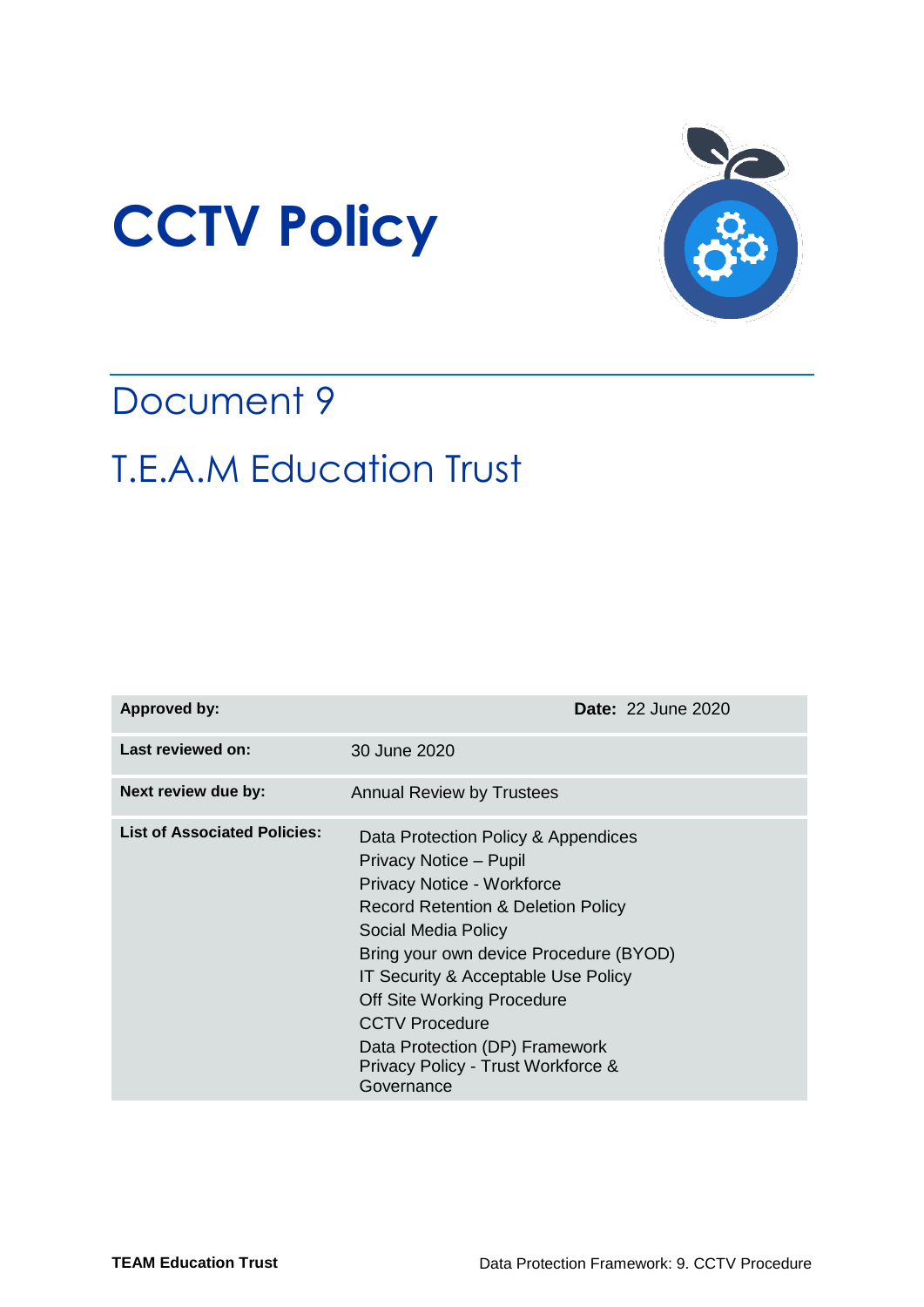## **Contents**

## <span id="page-1-0"></span>1. Introduction

1.1 The purpose of this Policy is to regulate the management, operation and use of the closed circuit television (CCTV) system at Stubbin Wood School

1.2 The system comprises a number of fixed *cameras* located around the school site. For Stubbin Wood School the camera is located in the reception area and infront of the school building. All CCTV recorders are password protected and monitoring is only available to authorised staff.

1.3 This Policy follows Data Protection guidelines, including guidance from the Information Commissioners Office and the Surveillance Camera Commissioner.

1.4 The CCTV system is owned by the school and is jointly operated through Shirebrook Academy School whom are collocated on the same site.

- 1.5 Authorised Staff
	- Executive Principal/Principals
	- Senior Leadership Team Members
	- School Business Officer
	- Premises Manager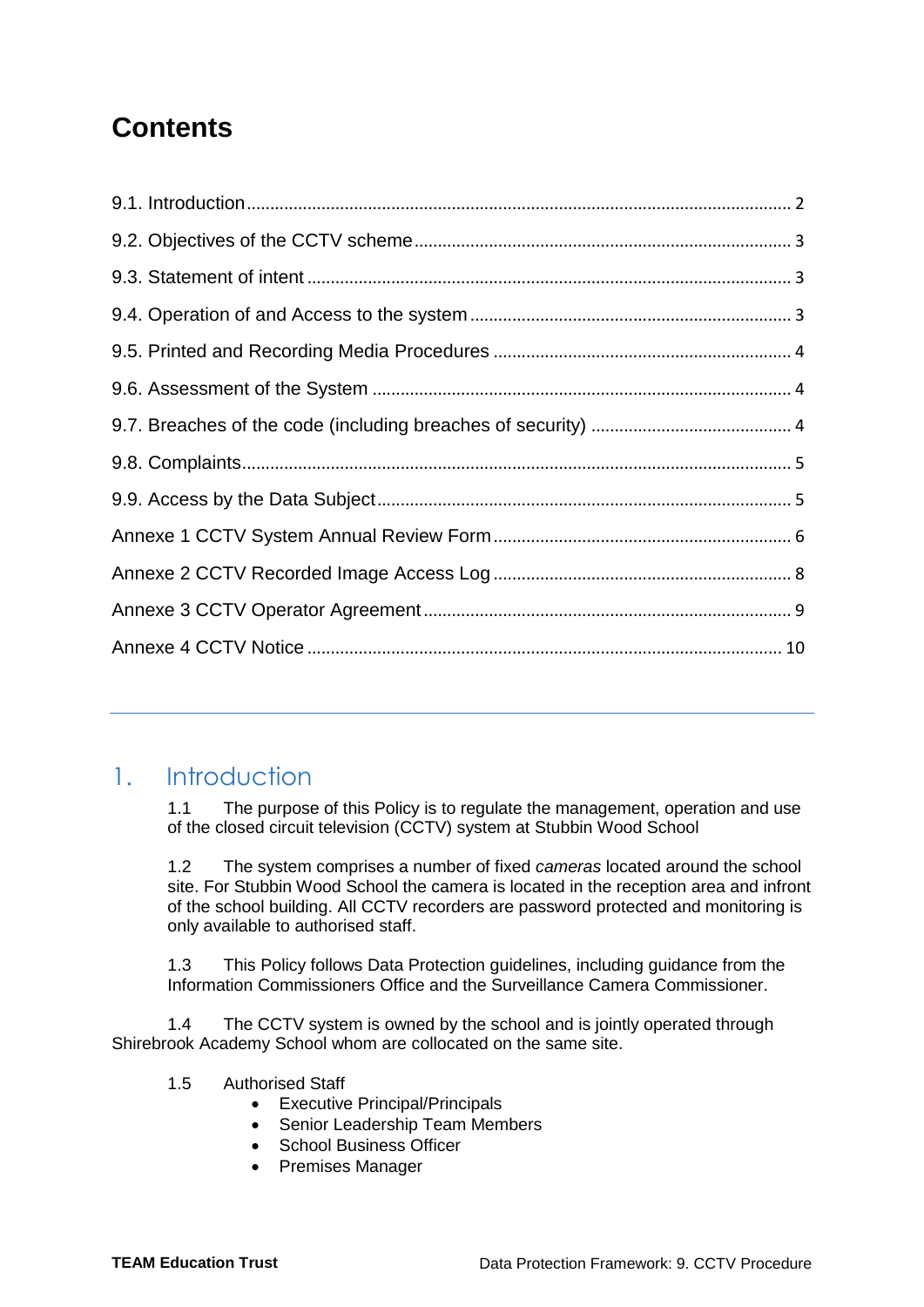## <span id="page-2-0"></span>2. Objectives of the CCTV scheme

- 2.1 (a) To protect the school buildings and their assets
	- (b) To increase personal safety and reduce the fear of crime
	- (c) To support the Police in a bid to deter and detect crime
	- (d) To assist in identifying, apprehending and prosecuting offender
	- (e) To assist with the safeguarding and supervision of pupils

## <span id="page-2-1"></span>3 Statement of intent

- 3.1 The CCTV Scheme is registered with the Information Commissioner under the terms of the Data Protection Act 2018 and will seek to comply with the requirements both of the Data Protection Act and the Commissioner's Code of Practice.
- 3.2 The school will treat the system and all information, documents and recordings obtained and used as data which are protected by the Act.
- 3.3 Cameras will be used to monitor activities within the school to identify criminal activity actually occurring, anticipated, or perceived, and for the purpose of securing the safety and well-being of members of the school community or members of the public.
- 3.4 Materials or knowledge secured as a result of CCTV will not be used for any commercial purpose. Recordings will only be released to the media for use in the investigation of a specific crime and with the written authority of the police. Recordings will never be released to the media for purposes of entertainment.
- 3.5 The planning and design has endeavoured to ensure that the Scheme will give maximum effectiveness and efficiency but it is not possible to guarantee that the system will cover or detect every single incident taking place in the areas of coverage.
- 3.6 Cameras will not record any private premises.
- 3.7 Warning signs, as required by the Code of Practice of the Information Commissioner have been placed at access routes to areas covered by the school CCTV.
- 3.8 A log will be kept of Authorised Staff access to Recorded Images (template below)

#### <span id="page-2-2"></span>4. Operation of and Access to the system

- 4.1 The Scheme is administered and managed by Shirebrook Academy ACET Trust who are collocated on the school site.
- 4.2 Images and footage are to be requested from Shirebrook Academy ACET Trust. The system is managed through the Site team.
- 4.3 Live feeds are available in the shared site teams working office Live feeds are available to authorised staff for the management of the school, security of the site and safety of staff and pupils.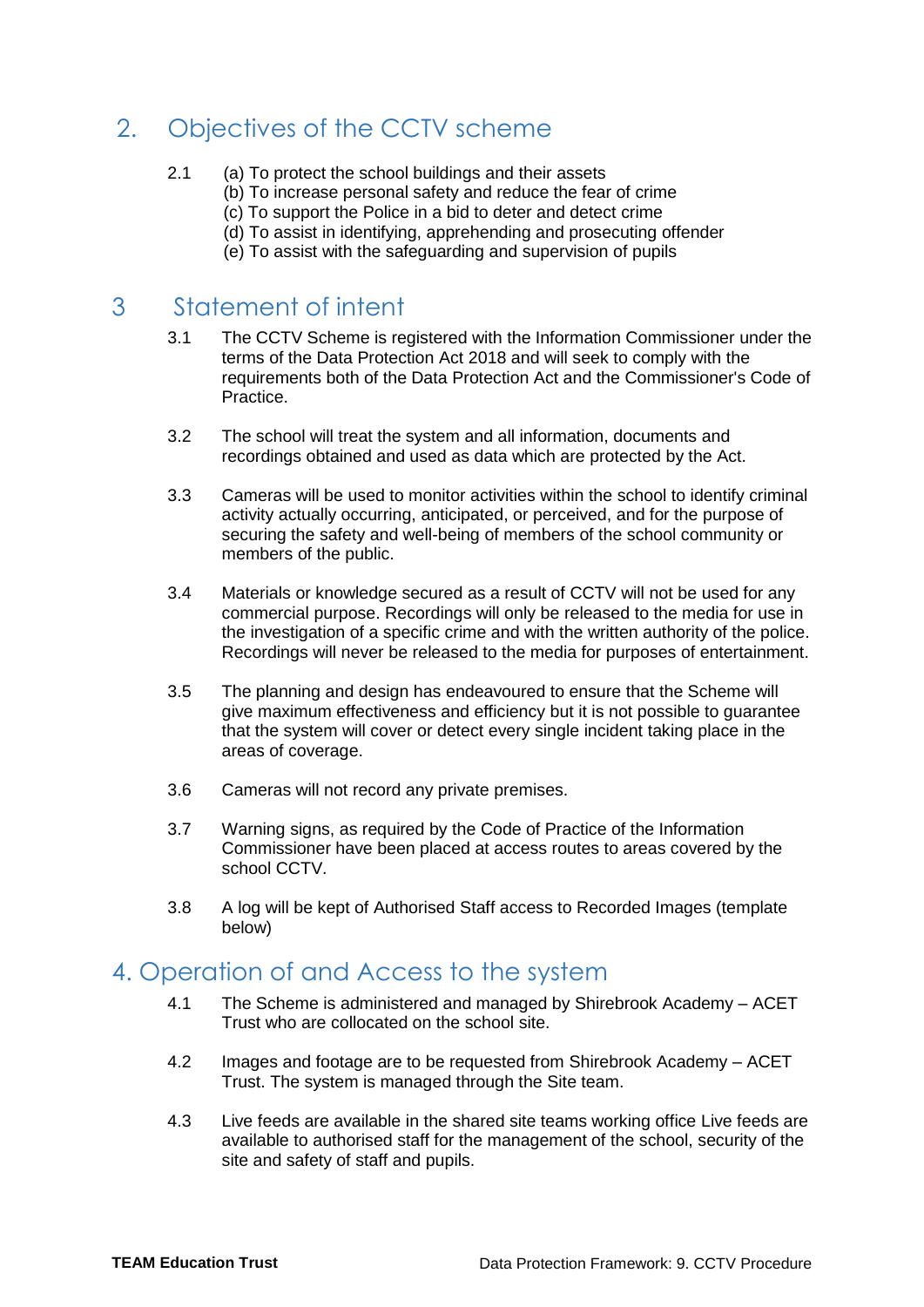- 4.4 The CCTV system will be operated 24 hours each day, every day of the year.
- 4.5 CCTV recordings will need to be requested from Shirebrook Academy ACET Trust. CCTV is retained in accordance with the relevant period of the School Retention Schedule.

## <span id="page-3-0"></span>5. Printed and Recording Media Procedures

- 5.1 In the event of an incident requiring footage from the system to be retrieved and stored the following procedure should be followed:-
	- The details of the incident should be passed to the Principal, who will authorise the use of the system by an authorised user.
	- The relevant footage will be identified.
	- An entry shall be made on the Recorded Image Viewing Log.
	- If the footage is required for investigation then the User will produce a copy. The Date and Time of the recorded extract will be registered and stored in a secure place.
	- The footage may only be viewed by Authorised Staff.
	- A record of all viewings shall be made, which if required as evidence, may be released to the Police.
	- Applications received from outside bodies or Subject Access Requests to view or release records will be notified to the **Headteacher**

#### <span id="page-3-1"></span>6. Assessment of the System

- 6.1 The Site Team will check and confirm the screen and cameras are working weekly.
- 6.2 Regular reviews of the system's operation will take place and any necessary changes in procedure and camera sighting/position will be implemented.
- 6.3 The Principal and DPO will carry out an annual review of the use of CCTV, using the Annual Review Checklist below.
- 6.4 The school will carry out a Data Protection Impact Assessment where necessary to review the use of CCTV where there is any significant change to the use of the system or the purpose for which is it used.
- 6.4 If out of hours emergency maintenance arises, the Site Manager must be satisfied of the identity and purpose of contractors before allowing entry.

## <span id="page-3-2"></span>7. Breaches of the code (including breaches of security)

- 7.1 Any breach of the Code of Practice by school staff will be initially investigated by the Principal, in order for him/her to take the appropriate disciplinary action.
- <span id="page-3-3"></span>7.2 Any serious breach of the Code of Practice will be immediately investigated and an independent investigation carried out to make recommendations on how to remedy the breach.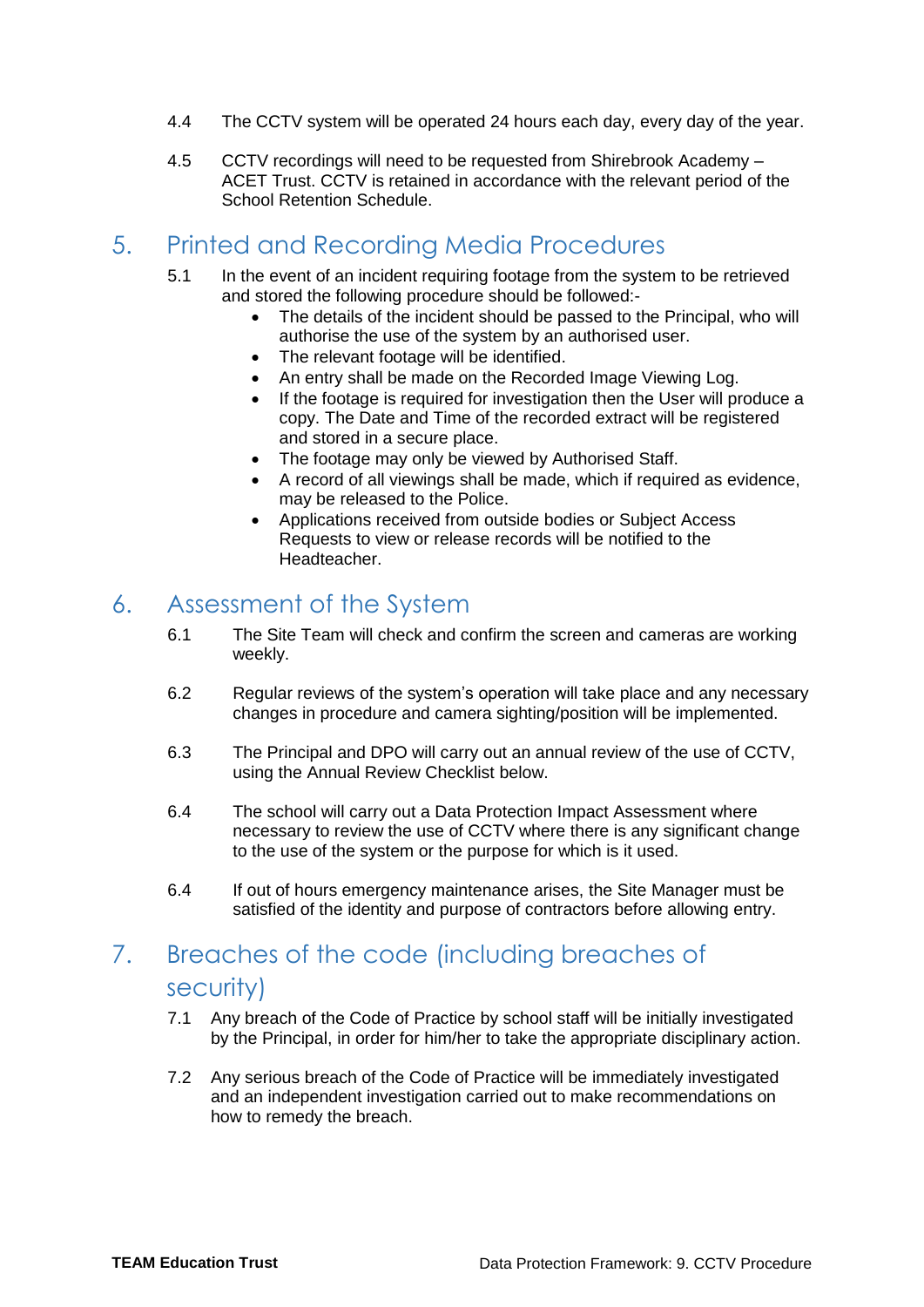## 8. Complaints

- 8.1 Any complaints about the school's CCTV system should be addressed to the Principal.
- 8.2 Complaints will be investigated in accordance with Section 9 of this Code.

#### <span id="page-4-0"></span>9. Access by the Data Subject

- 9.1 The Data Protection Act provides Data Subjects (individuals to whom "personal data" relate) with a right to data held about themselves, including those obtained by CCTV.
- 9.2 Requests for Data Subject Access should be made in accordance with the Subject Access Request Procedure.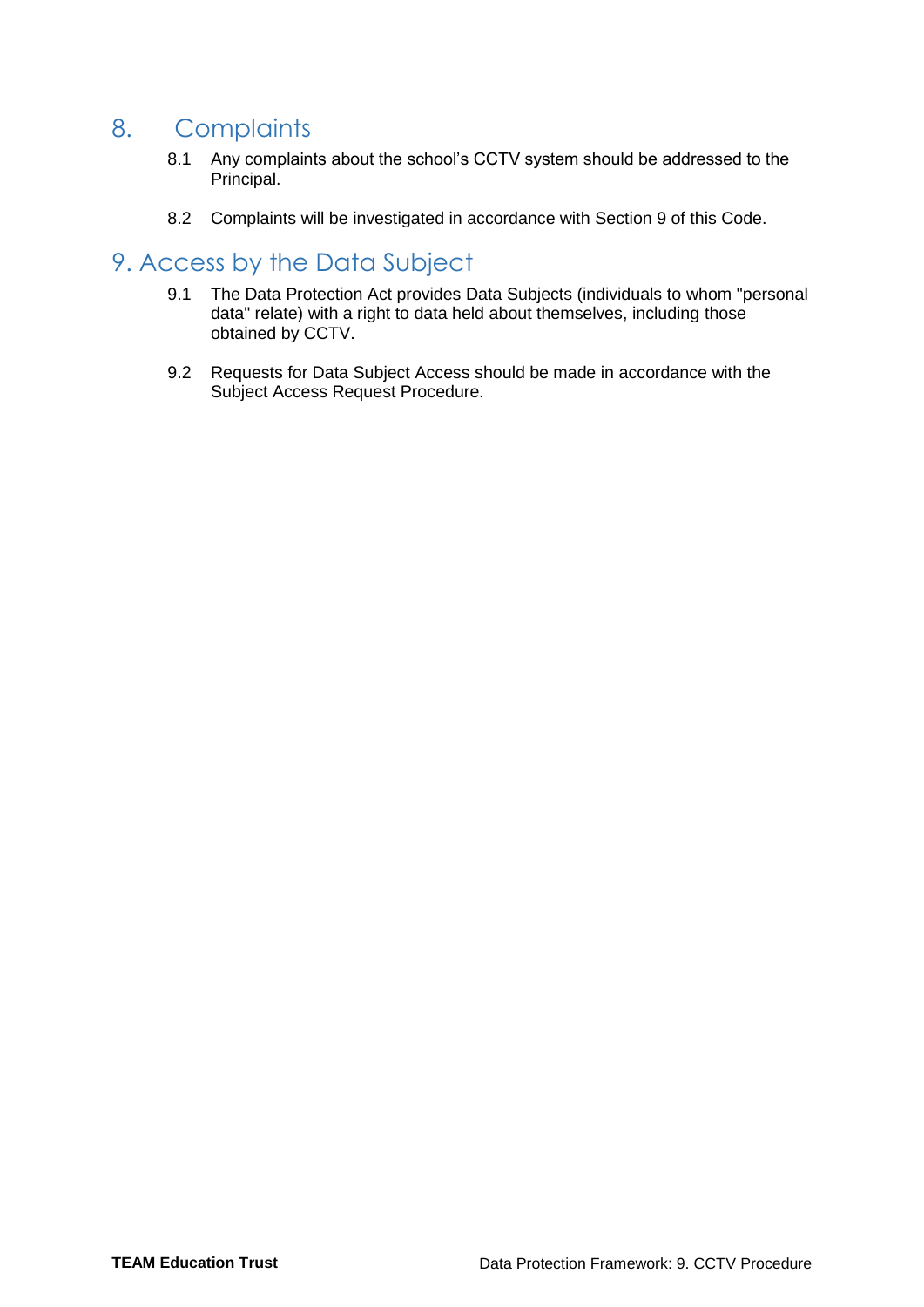### **Annexe 1 CCTV System Annual Review Form**

<span id="page-5-0"></span>

| <b>CCTV SYSTEM ANNUAL REVIEW</b>                                                                                                                            |                                                                                                                                                                                                          |                     |           |                             |  |                                                    |  |  |
|-------------------------------------------------------------------------------------------------------------------------------------------------------------|----------------------------------------------------------------------------------------------------------------------------------------------------------------------------------------------------------|---------------------|-----------|-----------------------------|--|----------------------------------------------------|--|--|
| School:                                                                                                                                                     |                                                                                                                                                                                                          |                     | Date:     |                             |  |                                                    |  |  |
| <b>Reviewed by:</b>                                                                                                                                         | Signed:                                                                                                                                                                                                  |                     |           |                             |  |                                                    |  |  |
| <b>Review Statement</b>                                                                                                                                     |                                                                                                                                                                                                          | Satisfactory<br>Yes | <b>No</b> | <b>Problems Identified?</b> |  | <b>Corrective Action Required (if</b><br>relevant) |  |  |
|                                                                                                                                                             | The School is registered with the Information Commissioner's<br>Office and the next renewal date recorded.                                                                                               |                     |           |                             |  |                                                    |  |  |
| system.                                                                                                                                                     | There is a named individual who is responsible for operation of the                                                                                                                                      |                     |           |                             |  |                                                    |  |  |
| installing cameras is the best solution.                                                                                                                    | The problem we are trying to address has been clearly defined and                                                                                                                                        |                     |           |                             |  |                                                    |  |  |
| benefits that justified its use.                                                                                                                            | The CCTV system is addressing the needs and delivering the                                                                                                                                               |                     |           |                             |  |                                                    |  |  |
| The system equipment produces clear images which the police can<br>use to investigate crime and these can easily be taken from the<br>system when required. |                                                                                                                                                                                                          |                     |           |                             |  |                                                    |  |  |
| Cameras have been sited so that they provide clear images.                                                                                                  |                                                                                                                                                                                                          |                     |           |                             |  |                                                    |  |  |
|                                                                                                                                                             | Cameras have been positioned to avoid capturing images of<br>people who are not visiting the premises.                                                                                                   |                     |           |                             |  |                                                    |  |  |
|                                                                                                                                                             | There is sufficient suitable signage notifying people that CCTV<br>monitoring is in operation, including our contact details where it might<br>not be obvious that the system is managed by this school. |                     |           |                             |  |                                                    |  |  |
|                                                                                                                                                             | Information is available to help deal with queries about operation of<br>the system and how individuals can make access requests.                                                                        |                     |           |                             |  |                                                    |  |  |
| transmission systems from interception.                                                                                                                     | Sufficient safeguards are in place to protect wireless                                                                                                                                                   |                     |           |                             |  |                                                    |  |  |
| intranet.                                                                                                                                                   | There are sufficient controls and safeguards in place if the system is<br>connected to, or made available across, a computer, e.g. an                                                                    |                     |           |                             |  |                                                    |  |  |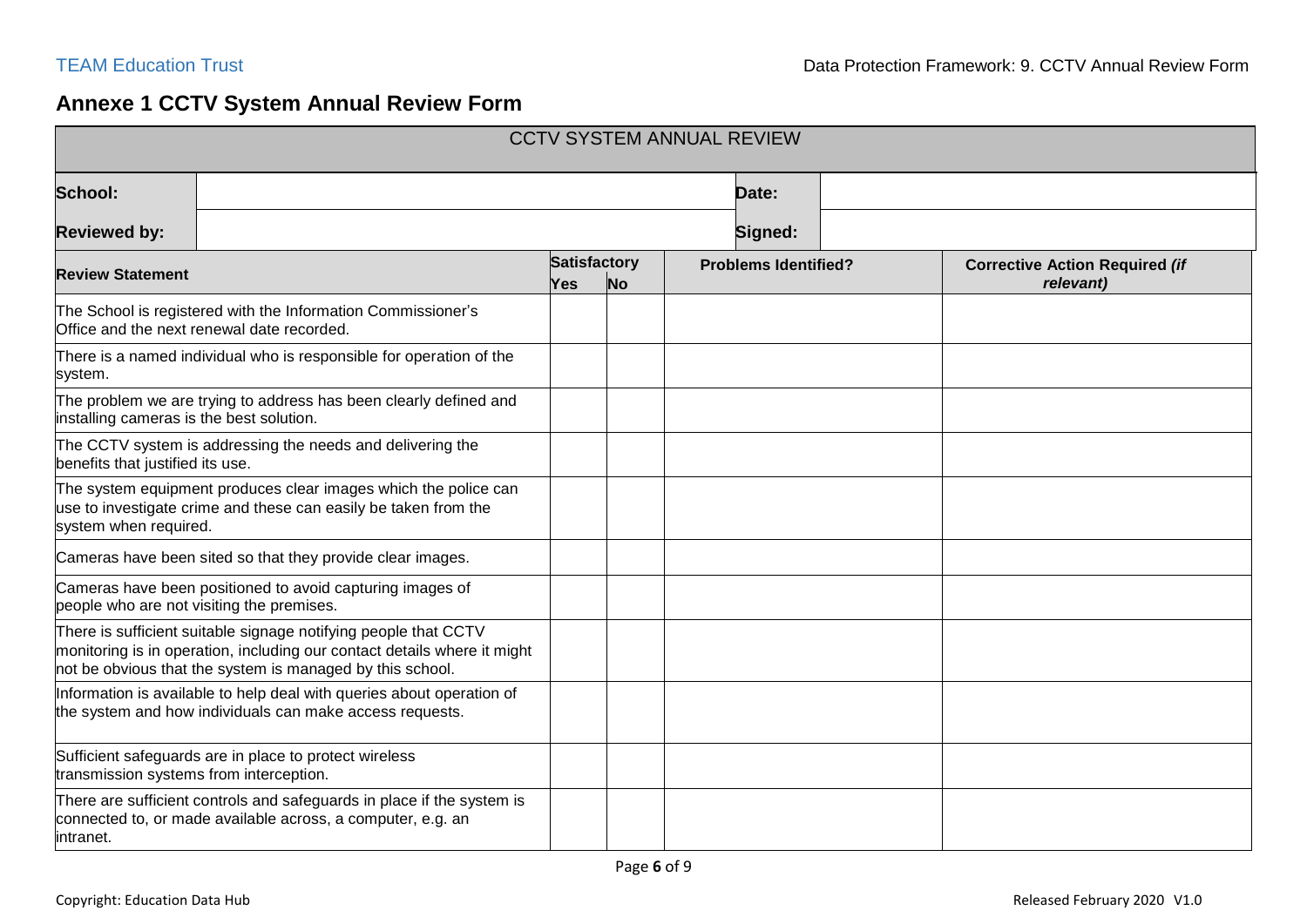| <b>Review Statement</b>                                                                                                                                                                                                            |  | <b>Satisfactory</b> | <b>Problems Identified?</b> | <b>Corrective Action Required</b> |  |
|------------------------------------------------------------------------------------------------------------------------------------------------------------------------------------------------------------------------------------|--|---------------------|-----------------------------|-----------------------------------|--|
|                                                                                                                                                                                                                                    |  | <b>No</b>           |                             | <i>(if relevant)</i>              |  |
| Images from this CCTV system are securely stored, where only a<br>limited number of authorised persons may have access to them.                                                                                                    |  |                     |                             |                                   |  |
| Recorded data will only be retained long enough for any incident to<br>come to light (e.g. for a theft to be noticed) and the incident to be<br>investigated.                                                                      |  |                     |                             |                                   |  |
| The process for deleting data is effective and being adhered to.                                                                                                                                                                   |  |                     |                             |                                   |  |
| Except under the direction of an appropriate public authority<br>(usually police), images will not be provided to third parties, unless<br>the Headteacher has approved the disclosure of the data under the<br>advice of the DPO. |  |                     |                             |                                   |  |
| When information is disclosed, it is transmitted as securely as<br>possible e.g. viewed on school premises, hand delivered/collected<br>in person on a device, a fully tracked postal service etc.                                 |  |                     |                             |                                   |  |
| Staff are trained in security procedures and there are sanctions in<br>place for any misuse of surveillance system information.                                                                                                    |  |                     |                             |                                   |  |
| Regular checks are carried out to ensure that the system is<br>working properly and produces high quality and useful data.                                                                                                         |  |                     |                             |                                   |  |
| There is a system in place to ensure that any manufacturer<br>recommended CCTV system and equipment updates, especially of<br>security software are regularly sought, applied and checked as<br>properly functioning.              |  |                     |                             |                                   |  |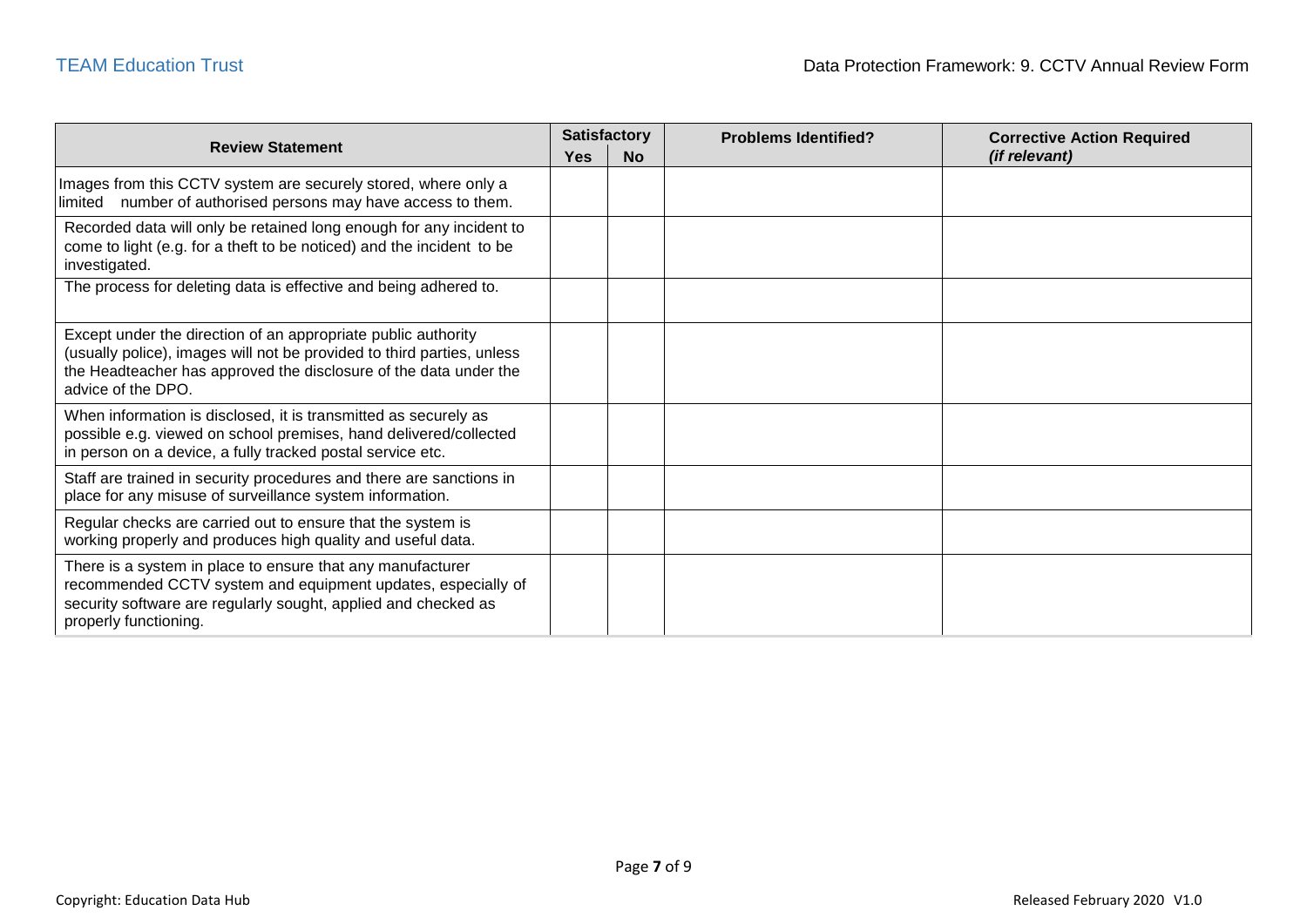### **Annexe 2 CCTV Recorded Image Access Log**

<span id="page-7-0"></span>

| <b>CCTV Recorded Image Access Log</b> |                                         |                               |                                                                             |                                                                                    |                                                                                              |  |  |
|---------------------------------------|-----------------------------------------|-------------------------------|-----------------------------------------------------------------------------|------------------------------------------------------------------------------------|----------------------------------------------------------------------------------------------|--|--|
| <b>Authorised Staff Name</b>          | <b>Camera</b><br><b>Number/Location</b> | Date and Time of<br>recording | <b>Reason for Viewing</b><br>(e.g. Vandalism,<br><b>Behaviour incident)</b> | <b>Further Action Taken</b><br>(e.g. any<br>images/recordings<br>saved or shared?) | Notes-e.g.<br><b>Authorisation for</b><br>sharing/retention<br>period for retained<br>images |  |  |
|                                       |                                         |                               |                                                                             |                                                                                    |                                                                                              |  |  |
|                                       |                                         |                               |                                                                             |                                                                                    |                                                                                              |  |  |
|                                       |                                         |                               |                                                                             |                                                                                    |                                                                                              |  |  |
|                                       |                                         |                               |                                                                             |                                                                                    |                                                                                              |  |  |
|                                       |                                         |                               |                                                                             |                                                                                    |                                                                                              |  |  |
|                                       |                                         |                               |                                                                             |                                                                                    |                                                                                              |  |  |
|                                       |                                         |                               |                                                                             |                                                                                    |                                                                                              |  |  |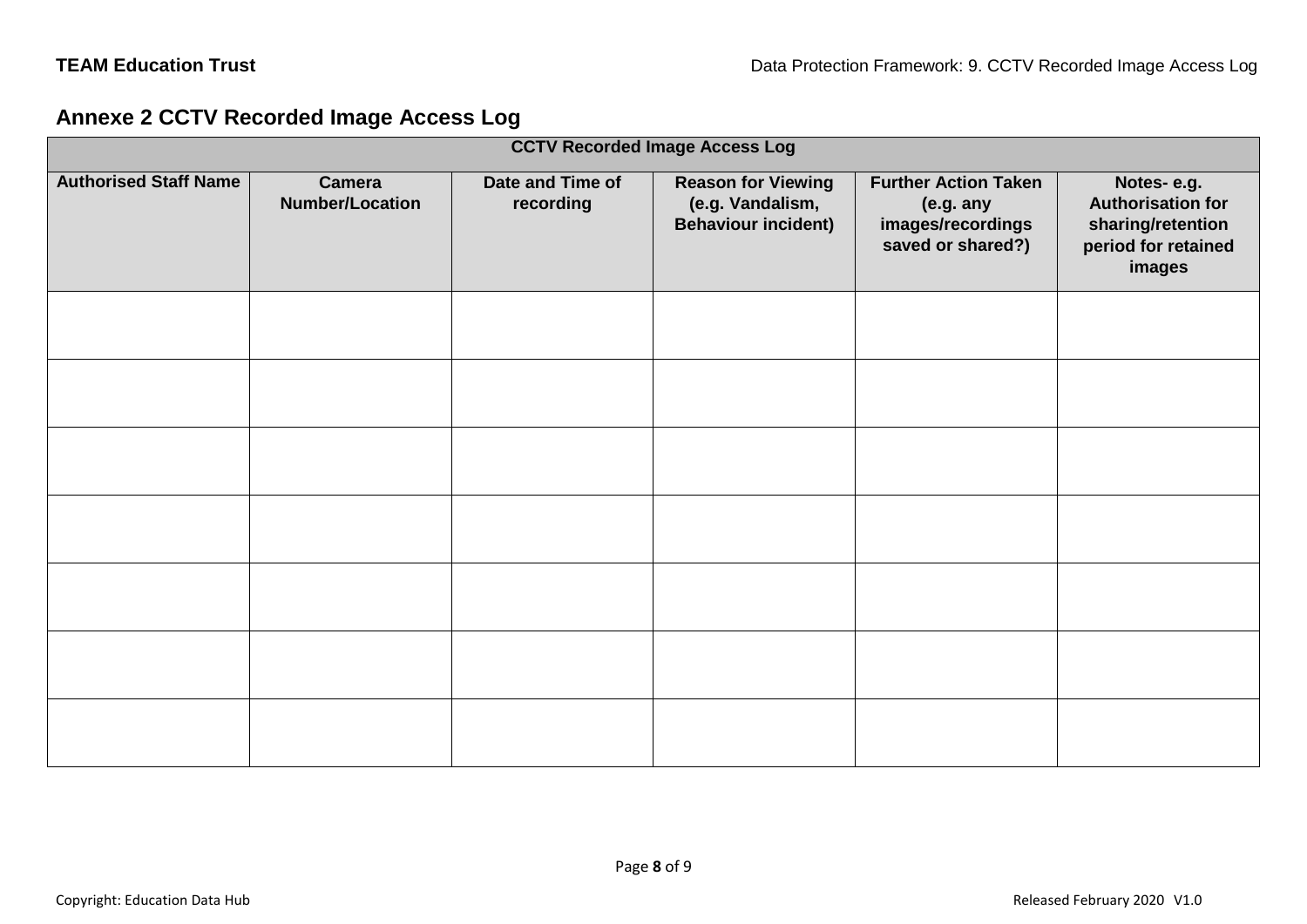<span id="page-8-0"></span>People authorised to view the recordings are set out in the CCTV Policy.

I confirm I have read and understood the CCTV policy and agree to adhere by the rules of the policy as an operator of this system.

In addition, I will update the CCTV Recorded Image Access Log each time I access the system to review a recording. I will:

- record the reason for viewing any images
- detail any retained images, why these were retained and diarise to review saved images for deletion
- I will ensure any retained images are password protected.
- I understand images including retained images must not be shared with third parties, including staff who are not part of the senior leadership team.
- any shared images must have approval for sharing from the Executive Principal/Principal.

#### Name of authorised operator:

Signature:

Date:

I confirm that is an authorised operator of the CCTV system.

**Principal** 

Date: